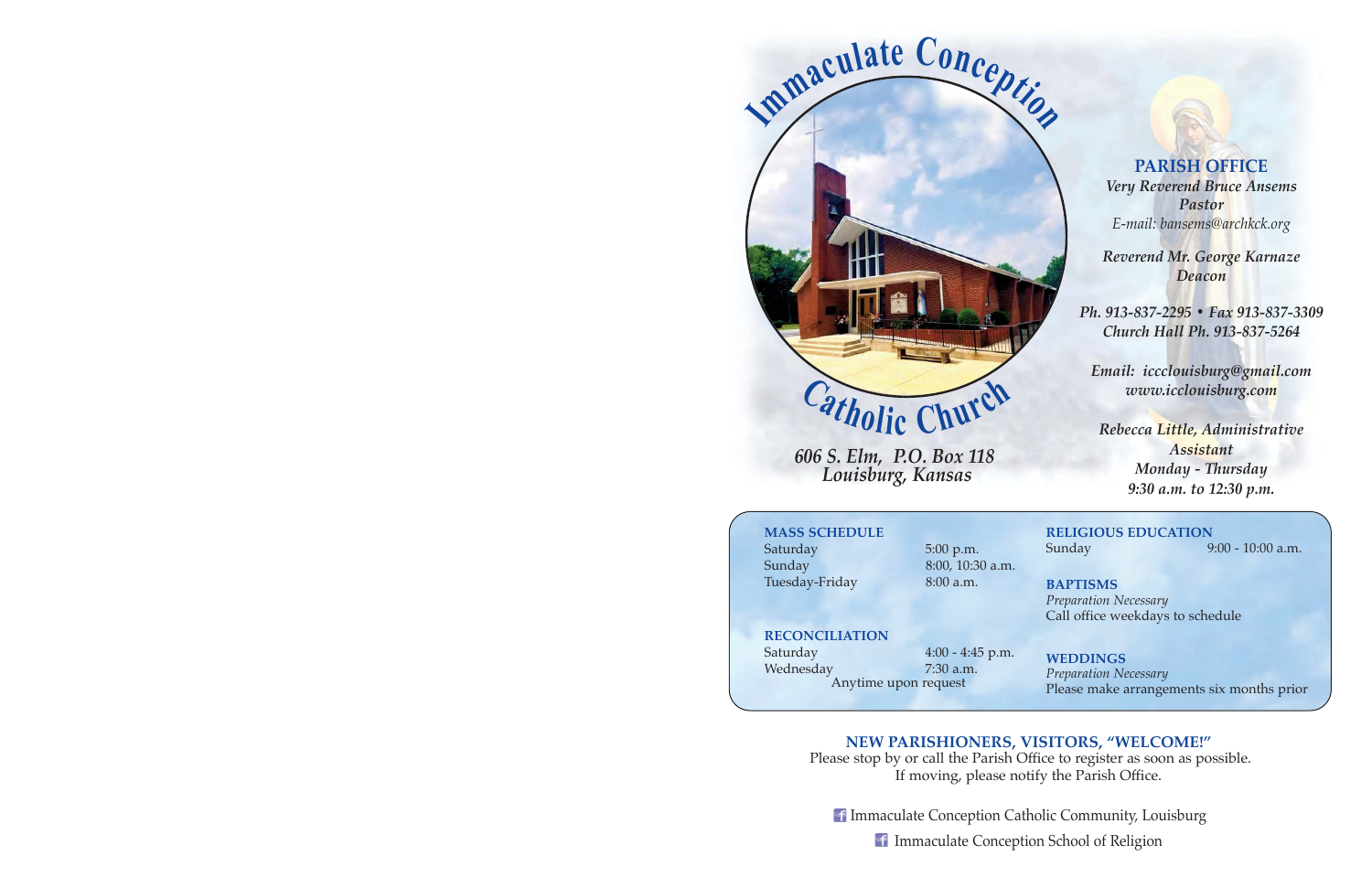

**Tues. September 7**  8:00 a.m. Mary Wilson †<br>Wed. September 8 The Nati **Thur. September 9**<br>8:00 a.m. **Fri. September 10 Sat. September 11** 5:00 p.m. Kristi Parise † **Sun. September 12** 8:00 a.m. The Parish<br>10:30 a.m. David Lee

 **No Mass OR Communion Service September 8**<br>**B:00 a.m.** Chris Karnaze†<br>**B:00 a.m.** Chris Karnaze† **Chris Karnaze†**<br>**8t. Peter Claver** Laura Medina's Healing 8:00 a.m. Victims of Natural Disasters

Confessions are heard in the Confessional located at the front of the church on the south side Wednesdays at 7:30 a.m. before the 8:00 a.m. Mass and Saturdays 4:00–4:45 p.m.

David Lee  $\dagger$ 

# $\Gamma$ lease  $\Gamma$ ray for  $\cup$ s

Vincent Ackerman, Richard Anderson, Mary Anderson, Steve Anderson, Msgr. Gary Applegate, Brenda Brice-Bishop, Aaron Burrow, Lonny Casaert, Roxanne Casaert, Helen Collins, Shirley Cook, Ashlie Dice, Jameson Foland, Kelly Gerken, Phyllis Green, Raymond Grybos, John Hahn, Levi Hink, Fr. Tom Kearns, Joshua Konrade, Thomas Krumm, Larry Lee, Jerry Lambertz, Alfredo Martire, Dave Mehrtens, Gerald Meier, Loretta Miller, Fr. Pete O'Sullivan, Cecilia Otter, Richard Pfannes, Chris Pottorff, Carolyn Powell, Ron and Debbie Randolph, Debbie Robbins, Barbara Roberts, Fr. Al Rockers, Jim Seuferling, Charlene Smotherman, Mary Spielbusch, Debbie Thompson, Emily Venanzi, Ethan Workman, Jack York, Pat York.

**Contact the Parish Office to add / delete a name on the prayer list.**

# Stewardship

August 29, 2021

| <b>Regular Collection</b> | \$3,605.00 |
|---------------------------|------------|
| Capital Improvements      | \$375.00   |
| Holy Land                 | \$20.00    |

The parish offers **Electronic Funds Transfer (EFT)** for your stewardship contributions. You can choose monthly or every two weeks. Forms available in the Parish Office. Please provide a voided check for the bank account from which the funds will be debited. 

### **Readings for the Week of September 5, 2021**

Col 1:24-2: 3 / Ps 62 / Lk 6:6-11 Col 2:6-15 / Ps 145 / Lk 6:12-19 Mi 5:1-4a / Ps 13 / Mt 1:1-16, 18-23 Col 3:12-17 / Ps 150 / Lk 6:27-38 1 Tm 1:1-2, 12-14 / Ps 16 / Lk 6:39-42 1 Tm 1:15-17 / Ps 113 / Lk 6:43-49 Is 50:5-9a /Ps 116/ Jm 2:14-18 / Mk 8:27-35 Monday, 9/6 Tuesday, 9/7 Wednesday, 9/8 Thursday, 9/9 Friday, 9/10 Saturday, 9/11 Sunday, 9/12

**Bulletin notices: iccc@mokancomm.net** 

# **Mass Ministries**

**September 4** – **5:00 p.m. Servers** – Colton Prettyman, Emma Prettyman **Lector** – John Maddock **Greeters** – Ron and Carla Fields

 **September 5** – **8:00 a.m.**

**Servers** – Kenny Downs, Mickey Downs **Lector** – Amy Goode **Greeters** – Sam and Diana Campbell

#### **September 5** – **10:30 a.m.**

**Servers** – Ashlyn Kuhlman, Michael McCorquodale **Lector** – Roger Hartman **Greeters** – Phil and Linda Haight **Counters** – Amy Loomis, Penny McCaskill, Joyce Obermeier

#### **September 11** – **5:00 p.m.**

**Servers** – Logan Stevens, Delaney Wieland **Lector** – Jim Hartsock **Greeters** – Cynthia and John Maddock

 **September 12** – **8:00 a.m.**

**Servers** – Janie Harth, Megan Quinn **Lector** – Mark Goode **Greeters** – Bruce Ewalt, Steve Spielbusch

**September 12** – **10:30 a.m.**

**Servers** – Nate Capuro, Carter Schneider **Lector** – Matt Lemke **Greeters** – George and Shirley DiCapo **Counters** – Becky Roberts, Deanell Wieland, Linda Rice

*The monthly schedule is also posted on the bulletin boards at the North and East entrances of the church.*

## **UPCOMING EVENTS**

Sept. 10, 8:25 a.m. – Communal Anointing of the Sick**\*** Sept. 11, 5:50 p.m. – Communal Anointing of the Sick**\*** Sept. 12, 9:00 a.m. – Altar Society, *Meeting Room* Sept. 13, 6:45 p.m. – Knights of Columbus Meeting, *Parish Hall* Sept. 13, 7:00 p.m. – Grief Group, *Parish Office* Sept. 19. 9:00 a.m. – School of Religion Begins! *Parish Office*

**\****Offered right after the Mass in the church* 



**Mass Intentions ~** To remember a loved one who has died, or to honor and pray for the intention of another is a beautiful way to call upon God's blessing. The typical offering is \$10 a Mass. If you would like to request a Mass intention for someone, call the Parish Office. One must never forget the infinite graces that flow from the Sacrifice of the Mass, which benefit one's soul.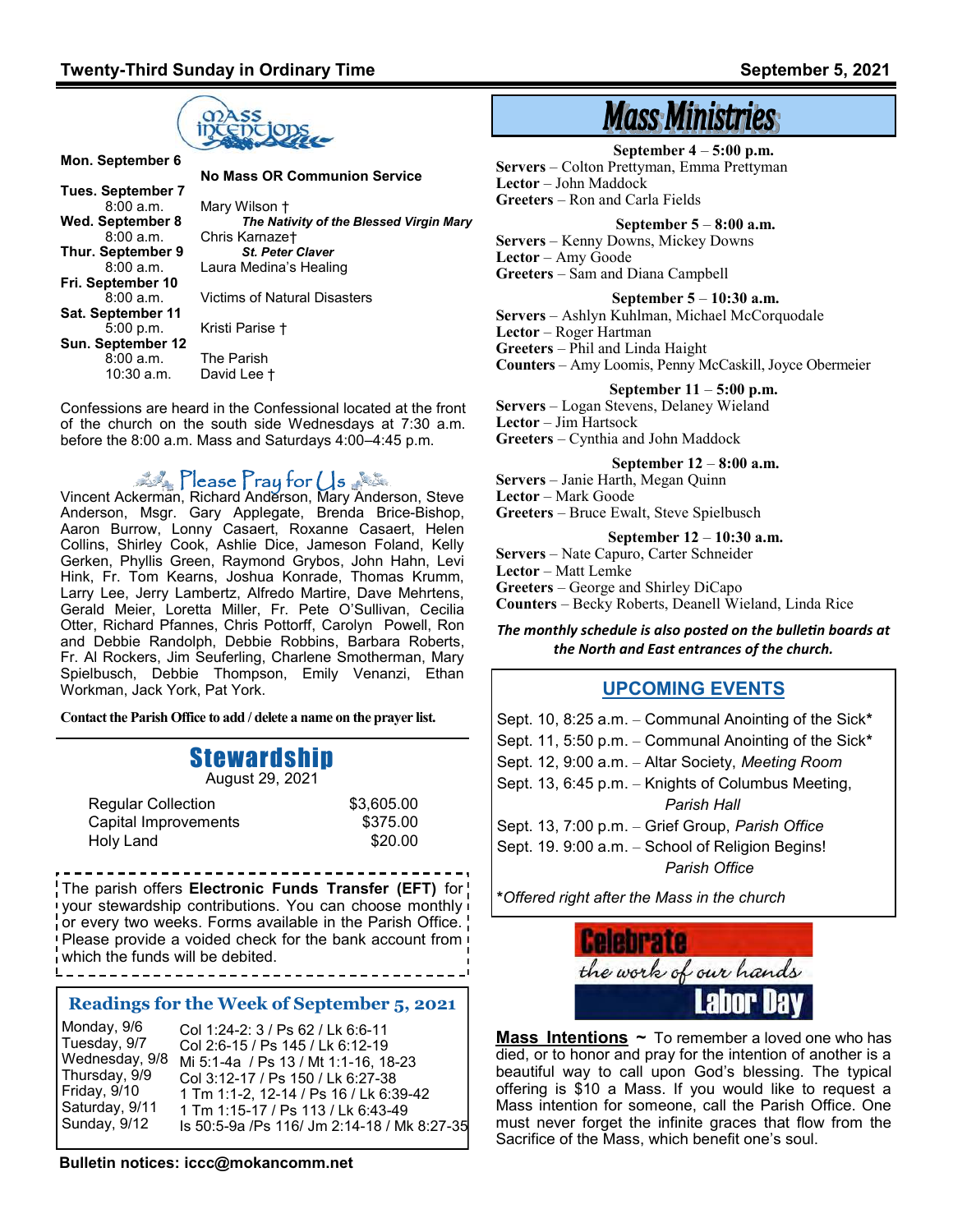# **School of Religion!**

ALL students, new or returning, need an enrollment form completed for the 2021–2022 school year. These can be completed electronically on the church website or the Facebook page, or found at the back of the church.

Classes start Sunday, September 19 at 9:00 a.m. A calendar for the year will be given out on that day. All classes will be from 9:00–10:00 a.m.

Haley Phelan (702) 353-0506 or [hphelanic@gmail.com](mailto:hphelanic@gmail.com) 

**Thank You, Sharon Wise!** Throughout the spring and summer, Sharon has generously and willingly shared her lovely flowers and flower arranging skills with the parish through the arrangements at most Masses. Thank you so much, Sharon!



**"How do I or one of my friends look into becoming Catholic?"** The Rite of Christian Initiation for Adults (R.C.I.A.) is the process. The sessions will start toward the middle of September. For more information, or to sign up to start learning more about the Catholic faith, please contact the Parish Office or email me, Father Bruce, directly.

#### **FORMED...The Catholic Faith...On Demand.**

Summer is a great time to take advantage of our parish's subscription to FORMED, the online on-demand resource for solid Catholic content. FORMED has something educational, informative, and entertaining (including movies) for all members of the family. FREE and available on almost any device. Enter the web address: www.formed.org Click on "I Belong to a Parish." Enter zip code 66053 and your email address and start watching!

**In Sympathy** ~ Our parish community would like to 9:00 a.m. in the church basement meeting room. extend its sincerest sympathies to the family and friends of Victoria Burgard on her passing from this life to her eternal reward. She is the sister of Kathy Vogel. May her soul and the souls of all the faithful departed through the mercy of God, rest in peace!

## **Pray For Our Military**

A1C Ryan Asbury LCPL Michael Beals PFC Mitchel Conner Capt. Mark Edgar & Co. Capt. Erik C. Estenson, USN Alexis French L/CPL Seth Garner SGT Whitney Garner 2nd LT Isaak Giefer USAF E2 Coleman Griff 1SG, Jeremiah Krumm USA CW3 Tim McDermed USA Seth Miller SPC Cody Richardson Molly Rison USN

Matthew Rison USN 2nd LT Joseph Sladek USAF LCDR Katrina Stegner SPC Richard Stouder LT Col Neilson Wahab AMN Cheyenne Williams AMN Stone Williams LT. Ali Zalekian, USN LT Matthew Zeller

Thank you for your service to our nation! May God bless you!



**Bulletin notices: iccc@mokancomm.net** 

## **Respect Life Month Kick-Off Celebration ~**

The Archdiocese welcomes you to join together at St. Michael the Archangel in Leawood on Saturday, October 2, 9:00 a.m. – 1:00 p.m. for their Pro Life Conference, "Liberated by Truth." Author and speaker Terry Beatley, who met and interviewed the man who helped pass Roe, will



share the tactics and strategy he used to deceive Americans and specifically Catholics. Learn how his powerful story and his Saul-to-Paul conversion can help us today as we work to defend life and pass the Value Them Both Amendment in Kansas. For more information and registration, go to: archkck.org/RLM-Conference.

**Project Rachel Retreat** – Have you been putting off dealing with an abortion in your past? Are you just coping because you have to? Do you tend to put your needs last and everyone else's first? Perhaps it's time to set aside a couple days, just for you. Come for a weekend away in a beautiful, peaceful, safe place with no distractions to a Project Rachel Retreat. No pressure, no judgment, completely confidential. Dates/Times: Friday, September 10, at 7:00 p.m. to Sunday, September 12, at 1:00 p.m. Cost: Free. (Room, meals, and materials covered.) Location given upon registration. Please contact Ann Marie, projectrachelkc@archkck.org or 913-621-2199 (text or call).

**Baptismal Preparation Class** ~ If you are in need of having your child baptized or are expecting a child in the coming months, please contact the Parish Office to register for a baptismal preparation class. Father Bruce or Deacon George offer this class every other month. The next class will be offered on Sunday, October 24, at

**Communal Anointing of the Sick** ~ I will be offering the Sacrament of the Sick after the daily Mass on Friday and the Saturday evening Mass next week. This is mainly for those who are expecting to have an operation in the coming month OR have found themselves in continued failing health. I offer this within our parish every couple of months to provide easier access to this sacrament. Let us continue to pray for the sick of our parish!

| New to the parish? Welcome! Please Register.       |  |  |  |  |
|----------------------------------------------------|--|--|--|--|
| Please fill out or call the office, 913-837-2295.  |  |  |  |  |
| Last Name                                          |  |  |  |  |
| <b>First Name</b>                                  |  |  |  |  |
| Cell<br>Home Phone                                 |  |  |  |  |
| Address                                            |  |  |  |  |
| <b>Email Address</b>                               |  |  |  |  |
| Complete registration materials will be e(mailed). |  |  |  |  |
|                                                    |  |  |  |  |